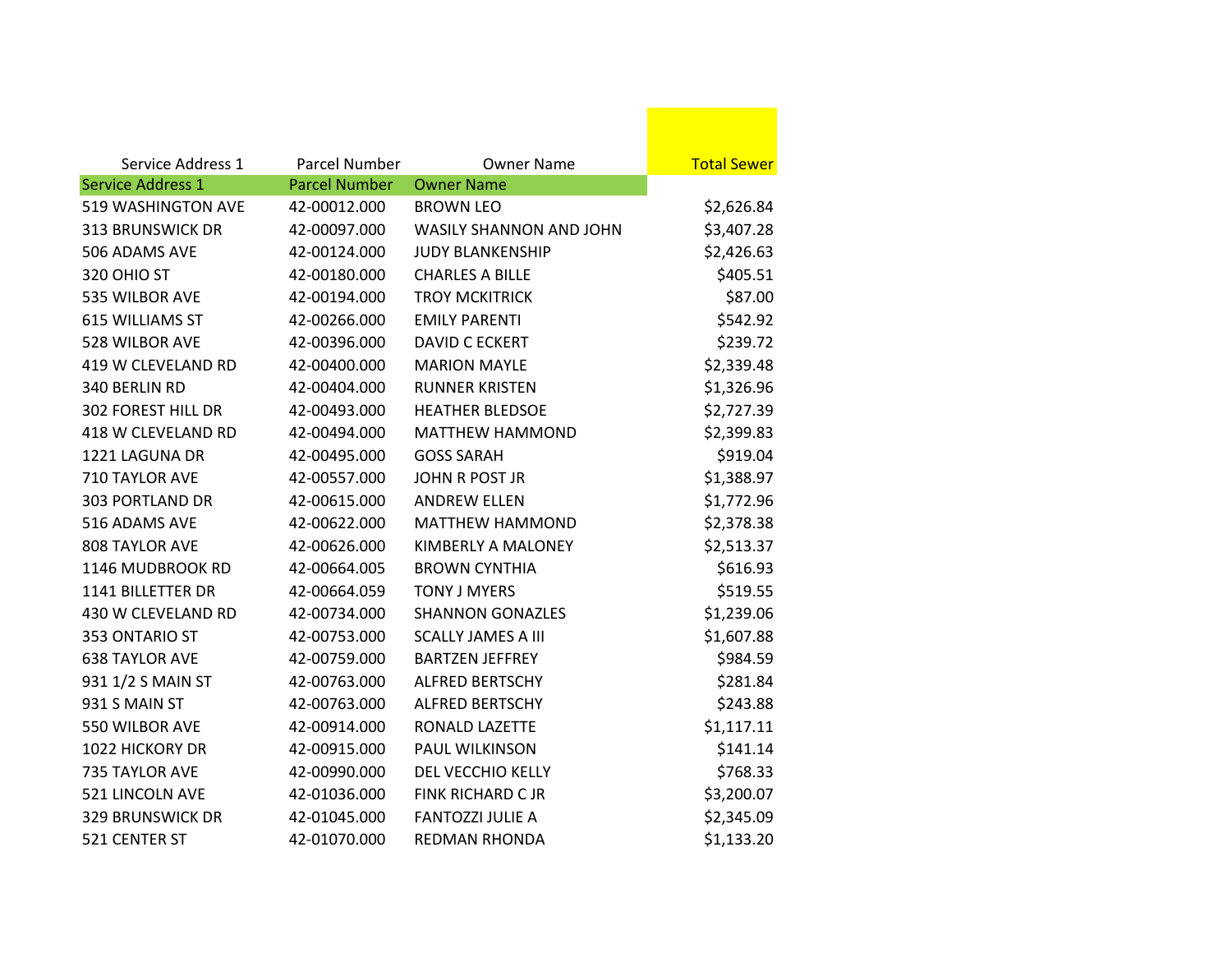| Service Address 1       | Parcel Number | <b>Owner Name</b>               | <b>Total Sewer</b> |
|-------------------------|---------------|---------------------------------|--------------------|
| 517-D LIBERTY DR        | 42-01088.000  | <b>MARLEY F KIRWIN</b>          | \$1,519.17         |
| <b>622 CENTER ST</b>    | 42-01114.000  | <b>JOSE TREVINO</b>             | \$517.44           |
| 304 WEXFORD DR          | 42-01195.008  | <b>BRAHLER TERRY L</b>          | \$2,906.11         |
| 706 STROWBRIDGE CT      | 42-01222.000  | MIKE AND ELIZABETH BREAY        | \$1,245.61         |
| E CLEVELAND RD          | 42-01285.000  | <b>WELLS BARNSDALL N JR</b>     | \$3,020.74         |
| 429 W CLEVELAND RD      | 42-01346.000  | <b>JENNIFER NEESE</b>           | \$904.75           |
| 620 W CLEVELAND RD      | 42-01351.000  | <b>JEAN &amp; CALE KREBS</b>    | \$189.72           |
| 410 WILDER AVE          | 42-01355.000  | <b>JOHN ORZECH</b>              | \$502.00           |
| 303 VALLEY VIEW DR      | 42-01432.000  | <b>RICE SHAWN</b>               | \$1,573.27         |
| 410 SOUTH ST            | 42-01439.000  | <b>JOHN JACKSON JR</b>          | \$362.18           |
| <b>319 PORTLAND DR</b>  | 42-01446.000  | <b>REALTY EXECUTIVES</b>        | \$214.07           |
| 335 CENTER ST           | 42-01518.000  | <b>TOM RICE</b>                 | \$914.30           |
| 313 WILLIAMS ST         | 42-01558.000  | MICHAEL DANILO                  | \$262.18           |
| 601 WILLIAMS ST         | 42-01562.000  | <b>HEBERT LARRY</b>             | \$1,642.66         |
| 200 BOGART RD           | 42-01582.000  | LINDA SWEIGERT-SCHATZ           | \$2,041.18         |
| 515 BERLIN RD           | 42-01588.000  | <b>RASMUSSEN PAUL</b>           | \$317.83           |
| 304 CENTER ST           | 42-01608.000  | <b>KEVIN AND SHARON KAY</b>     | \$546.91           |
| 536 WILBOR AVE          | 42-01646.000  | <b>SCOTT THOMPSON</b>           | \$1,679.79         |
| 124 OHIO ST             | 42-01709.000  | <b>SNELL PAMELA</b>             | \$1,422.13         |
| 1229 LAGUNA DR          | 42-01801.000  | <b>RICHARD PAULSEN</b>          | \$562.37           |
| 823 CENTER ST           | 42-01851.000  | <b>THATCHER MICHAEL R</b>       | \$2,183.32         |
| 821 CENTER ST           | 42-01851.001  | RANDY AND MICHELLE HUGHES       | \$583.26           |
| 926 GLENVIEW DR         | 42-01879.064  | NICHOLAS HINKLE                 | \$2,078.81         |
| 1312 CLEVELAND RD W     | 42-01968.071  | <b>KYLE CAMP</b>                | \$203.70           |
| 340 MEEKER ST           | 42-02028.000  | <b>JENNIFER ELLIOTT</b>         | \$530.37           |
| 2401 SAWMILL PKWY 2     | 42-02043.001  | 2401 SAWMILL PROPERTIES LT      | \$328.71           |
| <b>618 RYE BEACH RD</b> | 42-02069.000  | <b>JACKSON PERFORMANCE PROD</b> | \$643.32           |
| 43 OAKWOOD AVE          | 43-00057.000  | <b>HERZOG WILLIAM</b>           | \$1,138.28         |
| 129 OVERLOOK RD         | 43-00102.000  | <b>HOFACKER CHRISTOPHER</b>     | \$8,076.79         |
| 225 RICHLAND AVE        | 43-00107.000  | <b>CRAIG BRYANT</b>             | \$965.51           |